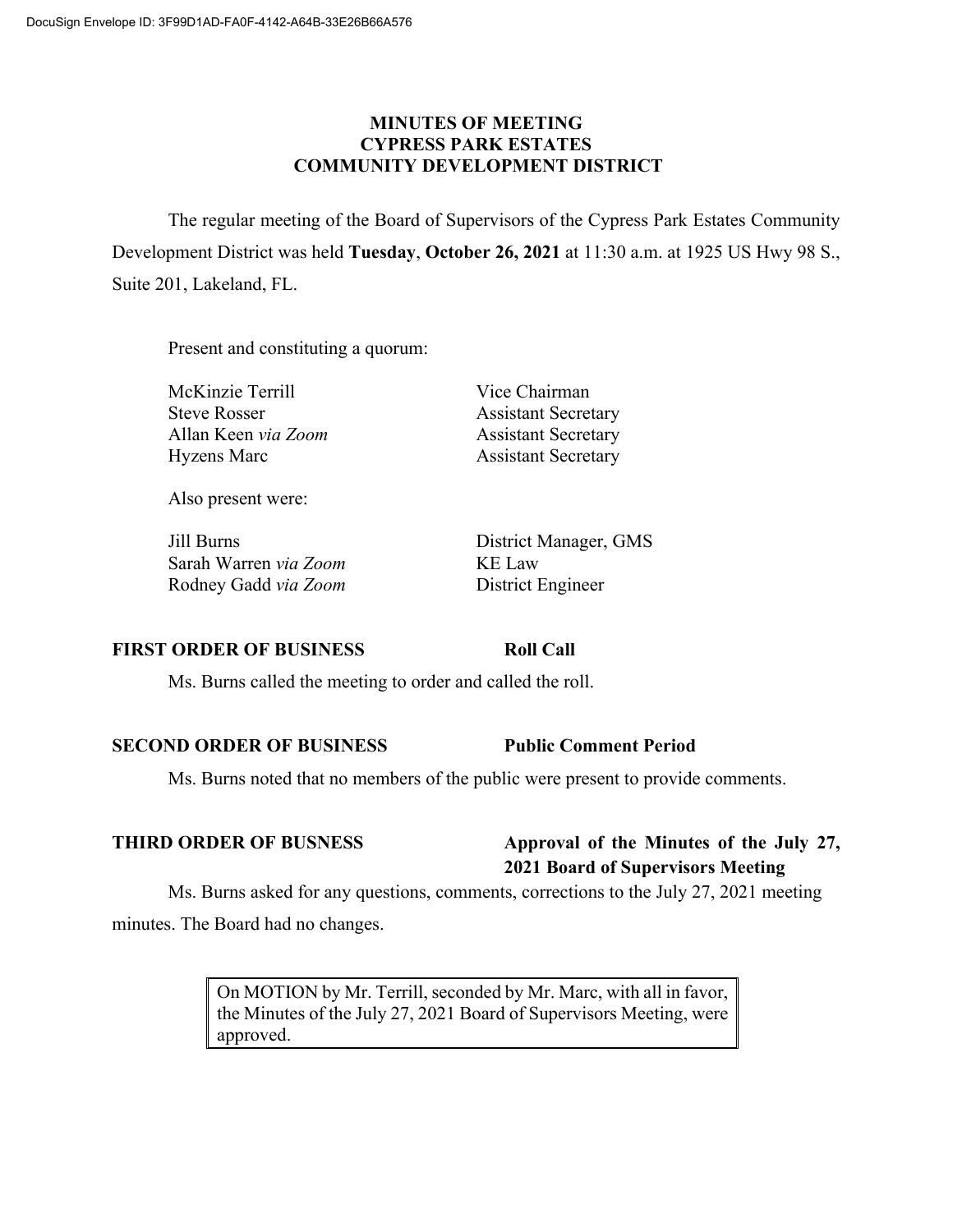October 26, 2021 Cypress Park Estates CDD

### **FOURTH ORDER OF BUSINESS Consideration of Assignment of Amenity Construction Agreement**

Ms. Burns stated that this was with Henkelman Construction. She stated that the contract was provided in the agenda.

> On MOTION by Mr. Terrill, seconded by Mr. Marc, with all in favor, the Assignment of Amenity Construction Agreement, was approved.

## **FIFTH ORDER OF BUSINESS Consideration of Resolution 2022-01 Waiving a Portion of the Rules of Procedure Regarding Notice of Meetings**

Ms. Burns stated that counsel looked over the rules and procedures regarding meeting

notices and it was decided that they could do annual meeting notices instead of monthly.

On MOTION by Mr. Rosser, seconded by Mr. Terrill, with all in favor, Resolution 2022-01 Waiving a Portion of the Rules of Procedure Regarding Notice of Meetings, was approved.

**SIXTH ORDER OF BUSINESS Consideration of Audit Services Engagement Letter for Fiscal Year 2021**

Ms. Burns stated this was with Grau & Associates and it was a renewal for \$4,900.

On MOTION by Mr. Terrill, seconded by Mr. Rosser, with all in favor, the Audit Services Engagement Letter for Fiscal Year 2021 with Grau & Associates, was approved.

#### **SEVENTH ORDER OF BUSINESS Staff Reports**

#### **A. Attorney**

### **i. Memorandum Regarding Wastewater Services and Stormwater Management Needs Analysis**

Ms. Warren stated that there was new legislation requiring District's that have stormwater management systems to provide reports regarding those systems and she stated that they will work with the engineer to meet those requirements. She also stated they have put together a template to be used for that purpose.